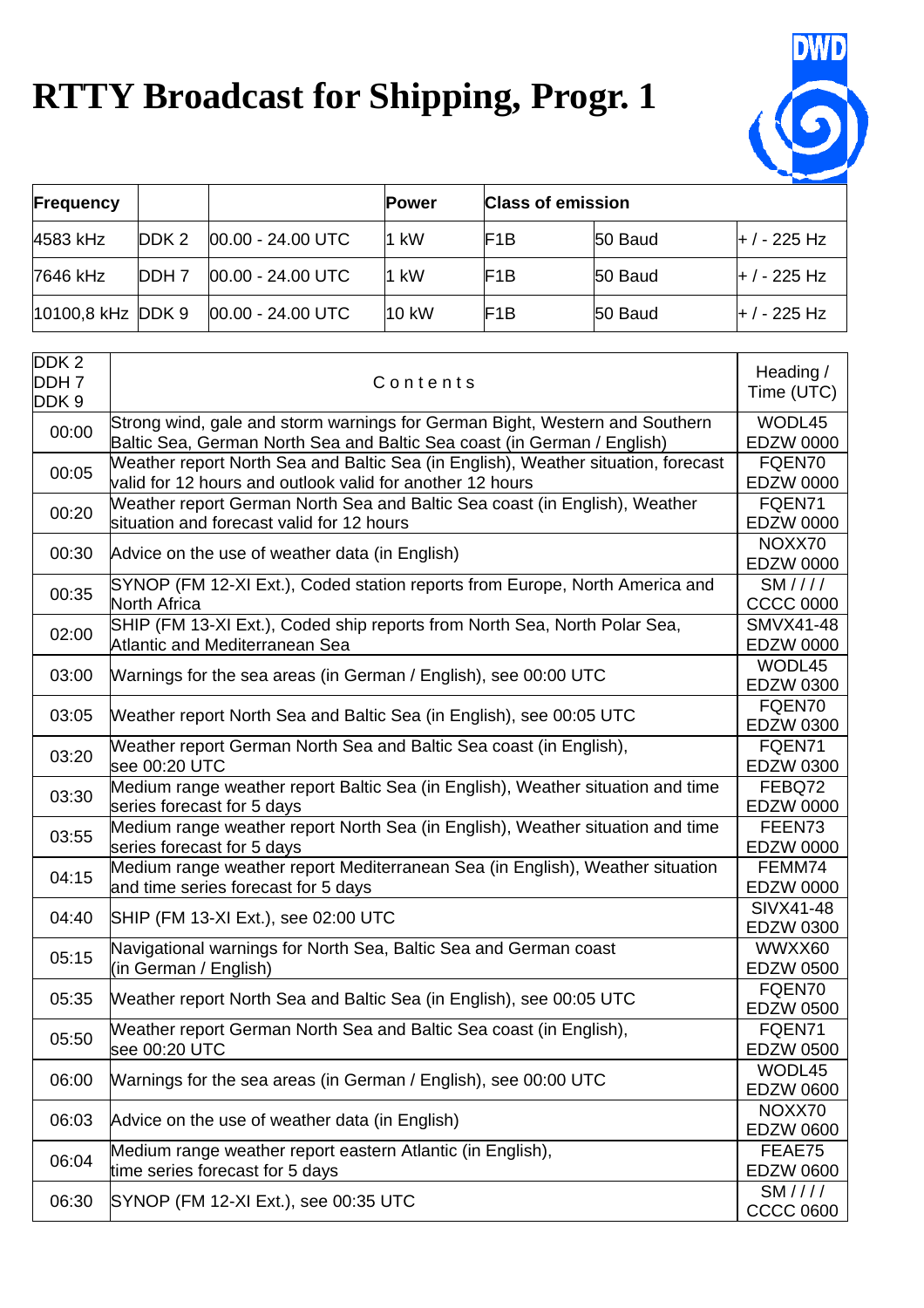| 07:35 | SHIP (FM 13-XI Ext.), see 02:00 UTC                                                                 | <b>SMVX41-48</b>                     |
|-------|-----------------------------------------------------------------------------------------------------|--------------------------------------|
|       |                                                                                                     | <b>EDZW 0600</b>                     |
| 08:15 | BUOY (FM 13-XI Ext.), Coded buoy reports from North Polar Sea and Atlantic                          | SSVX40-42                            |
|       |                                                                                                     | <b>EDZW 0600</b><br>FQEN70           |
| 08:35 | Weather report North Sea and Baltic Sea (in English), see 00:05 UTC                                 | <b>EDZW 0800</b>                     |
|       | Weather report German North Sea and Baltic Sea coast (in English),                                  | FQEN71                               |
| 08:50 | see 00:20 UTC                                                                                       | <b>EDZW 0800</b>                     |
| 09:00 | Warnings for the sea areas (in German / English), see 00:00 UTC                                     | WODL45                               |
|       |                                                                                                     | <b>EDZW 0900</b>                     |
| 09:05 | Weather report Norwegian Sea and Baltic Sea (in English),                                           | FQEN75<br><b>EDZW 0600</b>           |
| 09:30 | Weather report North Atlantic (in English)                                                          | FQNT76                               |
|       |                                                                                                     | <b>EDZW 0600</b>                     |
| 09:55 | Weather report Western European Sea (in English)                                                    | FQEW77<br><b>EDZW 0600</b>           |
|       |                                                                                                     | FQMM78                               |
| 10:15 | Weather report Western Mediterranean Sea (in English)                                               | <b>EDZW 0600</b>                     |
| 10:35 | SHIP (FM 13-XI Ext.), see 02:00 UTC                                                                 | SIVX41-48                            |
|       |                                                                                                     | <b>EDZW 0900</b>                     |
| 11:10 | Notices (in English)                                                                                | NODL61<br><b>EDZW 0800</b>           |
|       |                                                                                                     | FQMM79                               |
| 11:15 | Weather report Eastern Mediterranean Sea (in English)                                               | <b>EDZW 0600</b>                     |
| 11:35 | Weather report North Sea and Baltic Sea (in English), see 00:05 UTC                                 | FQEN70                               |
|       |                                                                                                     | <b>EDZW 1100</b>                     |
| 11:50 | Weather report German North Sea and Baltic Sea coast (in English),<br>see 00:20 UTC                 | FQEN71<br><b>EDZW 1100</b>           |
|       |                                                                                                     | WODL45                               |
| 12:00 | Warnings for the sea areas (in German / English), see 00:00 UTC                                     | <b>EDZW 1200</b>                     |
| 12:05 | Advice on the use of weather data (in English)                                                      | NOXX70                               |
|       |                                                                                                     | <b>EDZW 1200</b>                     |
| 12:10 | SYNOP (FM 12-XI Ext.), see 00:35 UTC                                                                | SM///                                |
|       |                                                                                                     | <b>CCCC 1200</b><br><b>SMVX41-48</b> |
| 13:35 | SHIP (FM 13-XI Ext.), see 02:00 UTC                                                                 | <b>EDZW 1200</b>                     |
| 14:13 |                                                                                                     | FEMM74                               |
|       | Medium range weather report Mediterranean Sea (in English)                                          | <b>EDZW 0600</b>                     |
| 14:35 | Weather report North Sea and Baltic Sea (in English), see 00:05 UTC                                 | FQEN70<br><b>EDZW 1400</b>           |
|       | Weather report German North Sea and Baltic Sea coast (in English),                                  | FQEN71                               |
| 14:50 | see 00:20 UTC                                                                                       | <b>EDZW 1400</b>                     |
| 15:00 | Warnings for the sea areas (in German / English), see 00:00 UTC                                     | WODL45                               |
|       |                                                                                                     | <b>EDZW 1500</b>                     |
| 15:05 | Medium range weather report Baltic Sea (in English)                                                 | FEBQ72<br><b>EDZW 0600</b>           |
| 15:30 | Medium range weather report North Sea (in English)                                                  | FEEN73                               |
|       |                                                                                                     | <b>EDZW 0600</b>                     |
| 15:50 | Weather report Mediterranean Sea (in English),<br>Weather situation and forecast valid for 24 hours | FQMM80<br><b>EDZW 1500</b>           |
| 15:57 | Weather report Eastern Mediterranean Sea (in English), repetition                                   | FQMM79<br><b>EDZW 0600</b>           |
|       | Medium range weather report Mediterranean Sea (in English)                                          |                                      |
| 16:10 | (repetition)                                                                                        | FEMM74<br><b>EDZW 0600</b>           |
| 16:35 | SHIP (FM 13-XI Ext.), see 02:00 UTC                                                                 | SIVX41-48                            |
|       |                                                                                                     | <b>EDZW 1500</b>                     |
| 17:15 | Navigational warnings for North Sea, Baltic Sea and German coast<br>(in German / English)           | WWXX60<br><b>EDZW 1700</b>           |
|       |                                                                                                     |                                      |